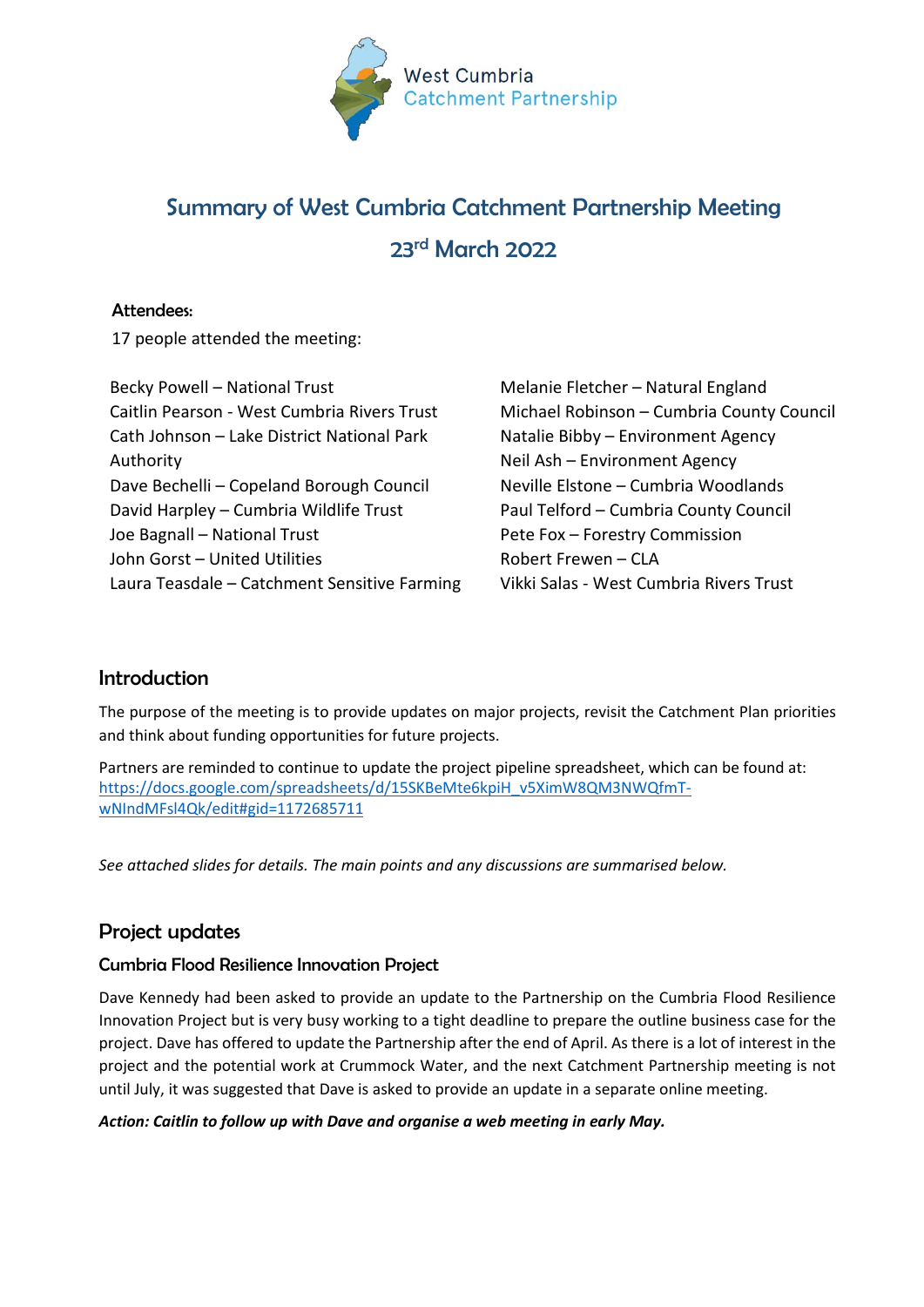### Environment Agency Flood and Coastal Risk Management projects West Cumbria – Neil Ash, Environment Agency

Neil Ash has taken over the position of Flood and Coastal Risk Management Advisor from Dave Kennedy and has been in the role just under 6 months. The top priority Environment Agency FCRM projects within West Cumbria currently are Cockermouth, Braithwaite/Newlands and Allonby.

**Cockermouth** was badly impacted by flooding in October 2021. There was significant damage to riverbanks, including collapse of private walls and undermining of the Environment Agency flood defences. Emergency gravel bags have been put in place to prevent further erosion. The Environment Agency are working towards formal repair of the embankments and some specific protection for at risk properties. Other options to reduce flood risk to the town are being investigated, including raising the flood defences and raising the footbridges at South Street and Waterloo Street. The technical feasibility and cost:benefit ratio of these options is being assessed. The contribution that upstream water storage, natural flood management and Crummock weir could make to reducing flood risk in Cockermouth is also being considered.

**Braithwaite/Newlands** – The Environment Agency began working on options for Braithwaite in 2017 but only had ~£1 mil to spend. Identified options would have cost between £2 and 5 mil. Highways England (now called National Highways) offered to make a significant contribution to the project if a 1 in 100-year standard of protection to the A66 could be achieved as well as reduced risk to properties in the village. Potential options were identified but would have cost  $E$ 7 mil so there was a significant shortfall in available funding and also issues with technical feasibility and aligning Environment Agency and Highways England funding. The project was therefore paused.

National Highways have now offered £100k to the Environment Agency to continue to assess feasibility of options. A start-up meeting between the Environment Agency and National Highways will be held soon.

Newlands Beck is a linked issue as there is flood risk to properties and the A66 when the river breaches its banks. Newlands Beck will be considered as part of the feasibility study, including the potential for river restoration and natural flood management in the wider catchment.

Neville Elstone – Cumbria Woodlands are working with Natural England and the National Trust to improve the planting on Coledale Common. This is only a small scale project but will hopefully improve establishment of woodland and scrub within the Coledale catchment, which should contribute to slowing the flow.

Cath Johnson (Lake District National Park Authority) – The Rights of Way needs to be considered in any proposals, particularly as these are very popular routes. LDNPA were in conversations with the landowner until very recently. There is the potential to consider Farming in Protected Landscapes funding for work in the wider catchment. There is already some work at Little Braithwaite to create a riparian buffer strip being funded through FiPL.

Several feasibility studies and modelling exercises on Newlands Beck have been undertaken including an assessment of NFM opportunities by WaterCo and a river restoration appraisal by AquaUoS. These reports need to be collated and circulated to be considered in the feasibility study going forward.

#### *Action: Vikki to collate reports and request modelling data and circulate to partners.*

*Action: Newlands working group with wider stakeholders to be re-established as this work progresses.*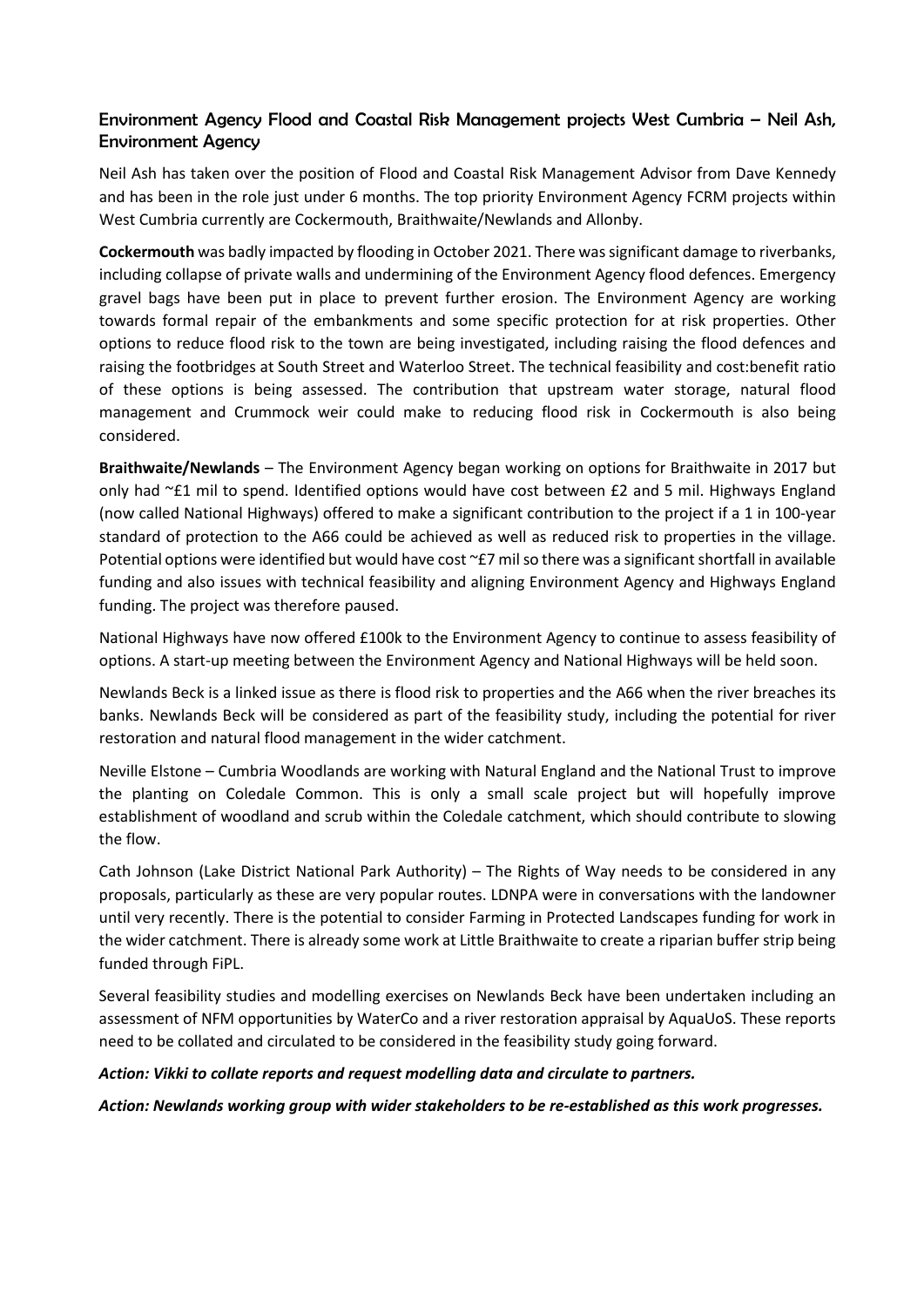**Allonby** – Eight properties flooded in October 2021. The Environment Agency have completed emergency work at the stream's outlet to facilitate water getting out to sea. This has worked well but is a temporary measure. Options for a longer term solution are being investigated and include flow diversions, increasing conveyance and upstream management. West Cumbria Rivers Trust have previously worked with landowners in the catchment to improve water quality so could help in identifying potential NFM opportunities.

There are also several other projects ongoing or in development:

- Keswick Continuing to look at options for reducing flood risk to Keswick, including upstream water storage and nature based solutions. The bund at Keswick Rugby Club has been highlighted by residents as causing an issue. The feasibility of lowering it to stop flood water backing up behind the embankment is currently being looked at, ensuring it doesn't increase flood risk in other areas.
- Ennerdale and Crummock weirs United Utilities are decommissioning weirs at Ennerdale Water and Crummock Water as the West Coast supply project now provides drinking water to West Cumbria from Thirlmere. United Utilities' driver is to remove the weirs to restore natural function to the lakes, but there may be potential to use these structures to reduce flood risk to the downstream communities of Egremont and Lorton & Cockermouth. This is being looked at as part of the Cumbria Flood Resilience Innovation Project.

Neville Elstone (Cumbria Woodlands and Regional Flood and Coastal Committee) – Need modelling that specifically asks what the best course of action to reduce downstream flood risk would be to ensure we aren't missing an opportunity to significantly reduce the risk to Cockermouth.

John Gorst (United Utilities) – Modelling carried out so far shows that the removal of the weir would reduce downstream flood risk and presents lots of opportunities to improve the situation. The current weir is a United Utilities asset but United Utilities will not want to continue to own the weir after it stops being used to provide drinking water. The lake is owned by the National Trust. If the weir were to be kept, or a different impounding structure constructed, ownership and the associated costs and liability would need to be carefully considered. Owning an impounding structure requires technical expertise and frequent inspections so it is not appropriate for a community group to take this on.

### *Action: Ongoing discussion between United Utilities, Environment Agency and other stakeholders.*

*Action: Organise update from Dave Kennedy on Cumbria Flood Resilience Innovation project, which is considering the future of Crummock weir, to provide more information on the situation to interested partners.* 

- Workington and Barepot Highways work planned to widen a road and rebuild a wall on Hall Brow, Workington. Environment Agency involved to look at the potential for a new wall to have flood risk benefits by diverting surface flows.
- Wigton 155 properties at risk of flooding in Wigton. There is a catchment flood management plan and a study on potential options will start soon.

Caitlin (WCRT) – At a previous meeting Dave Kennedy noted that the Environment Agency had received the appraisal for Wigton from consultants and that this included recommendations for delivery. Is this available to share with partners and is the next study to build on this work?

#### *Action: Neil to follow up with Dave Kennedy and share further information about where work in Wigton is up to.*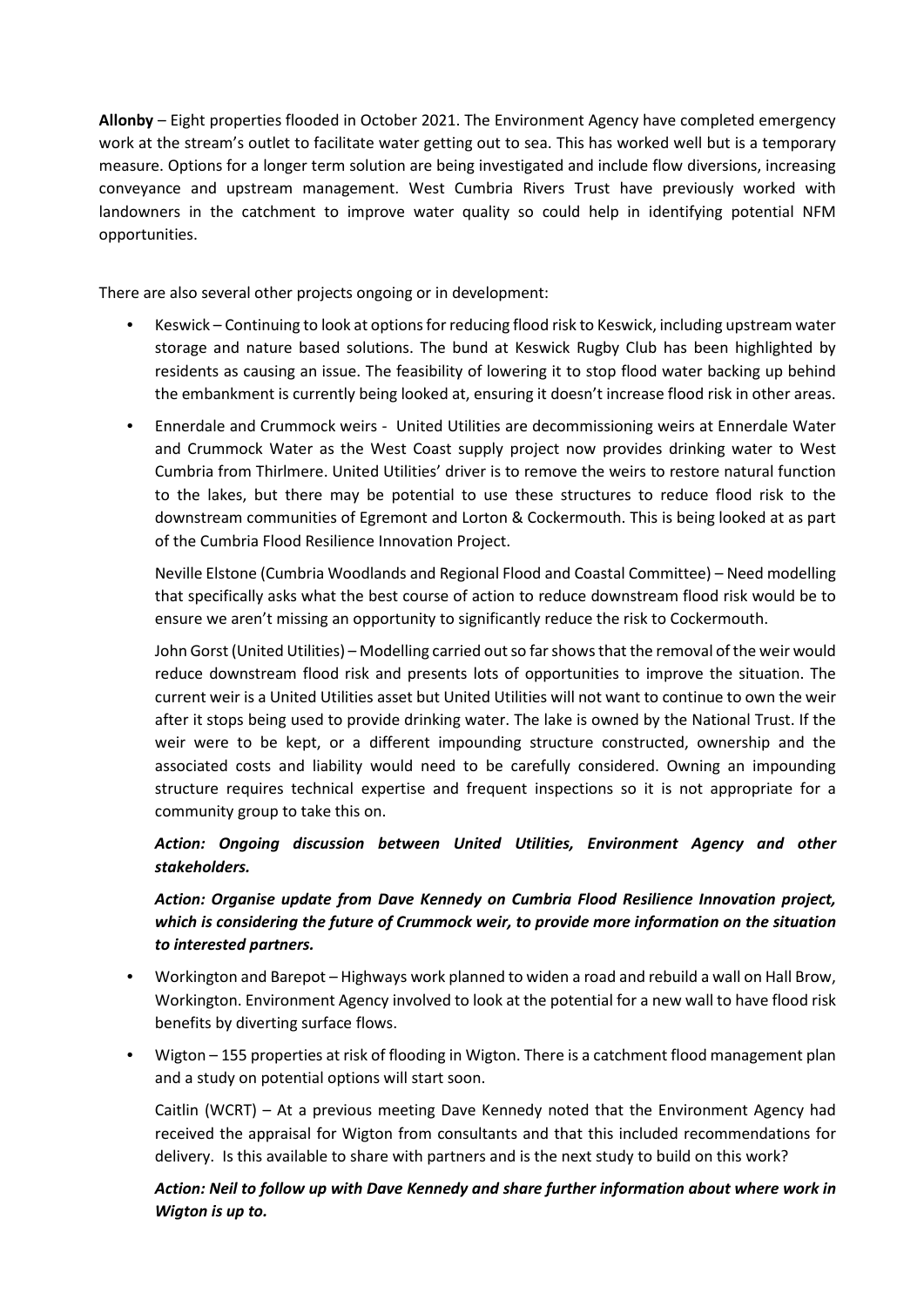Vikki – West Cumbria Rivers Trust are keen to work on partnership projects for Wigton as there are NFM opportunities, which could also improve water quality. WCRT are currently working with Wigton Town Council on riparian improvement projects.

Robert Frewen (CLA) – There is still the intention to create an IDB in the Waver/Wampool. The passage of the Environment Bill has now allowed this to move forward. This will be relevant for flood risk in Wigton.

Outside of the meeting, Adam Briggs (NFU) provided an update on the Waver/Wampool water level management board - The legislation to allow new IDB's to be established was within the Environment Bill and they are currently waiting for secondary legislation to go through which is expected by the end of this year/early next year. After that the process of getting a new water level management boards established can begin again. The EA will keep operating the pumps until there is an indication that the community want to move forward with an IDB or otherwise. Depending on the results of the ballot, they will then move forward with IDB formation or look at other options for the pumps if there is insufficient support locally.

- Egremont Scheme currently being delivered in Egremont. This is led by Chris Evans, who is Neil's equivalent for the Copeland area.
- Modelling work is ongoing at Pow Beck, Whitehaven and for Bootle to look at options for reducing flood risk. The Bootle modelling is also looking at whether gravel management within the village would be beneficial for reducing flood risk. Bootle Parish Council have previously funded gravel removal, but it may be possible for the Environment Agency to take this on if sufficient benefit is evident.

Paul Telford (Cumbria County Council) – CCC are also involved in trying to alleviate flood risk to Bootle village and have been out to look at the infrastructure within the village, particularly the A595 highway bridge. Properties in Bootle flooded in October 2021, this needs adding to the list on the slide.

#### *Action: Neil and Paul to liaise over Bootle modelling study.*

The October rainfall event was the third largest in the last 30 years. Honister Pass received 95% of the average total monthly rainfall for October within 48 hours, totalling nearly 400 mm. The event was most significant over the central Lake District fells.

A number of communities were flooded in October 2021 (see slide). The Environment Agency produce S19 reports for flooding that occurs from main rivers. Cumbria County Council prepare the S19 reports for other forms of flooding (ordinary watercourse and surface water). Neil is currently working on an S19 report for Allonby for this event. The Environment Agency are also working on a post-event review for Cockermouth looking at the factors that influenced the flood risk (e.g. levels in Thirlmere Reservoir, rainfall patterns). This report also aims to engage the community and raise awareness of potential climate change impacts. Paul Telford is preparing an S19 report for Bootle.

#### *Action: Neil and Paul to liaise over S19 reports.*

*Action: Neil to share the Cockermouth post-event review when it is completed.* 

#### Cumbria Coastal Community Forest – Neville Elstone, Cumbria Woodlands

There are currently several different funding options for woodland planting. These need to be linked up so that landowners can be provided with straightforward guidance and signposting to the most appropriate options and support. Cumbria Woodlands has submitted a funding bid to the 'Trees Call to Action Fund' (part of the Nature for Climate Fund) to provide advice to landowners across Cumbria around woodland creation and management and ensure better signposting to the different schemes, funding and support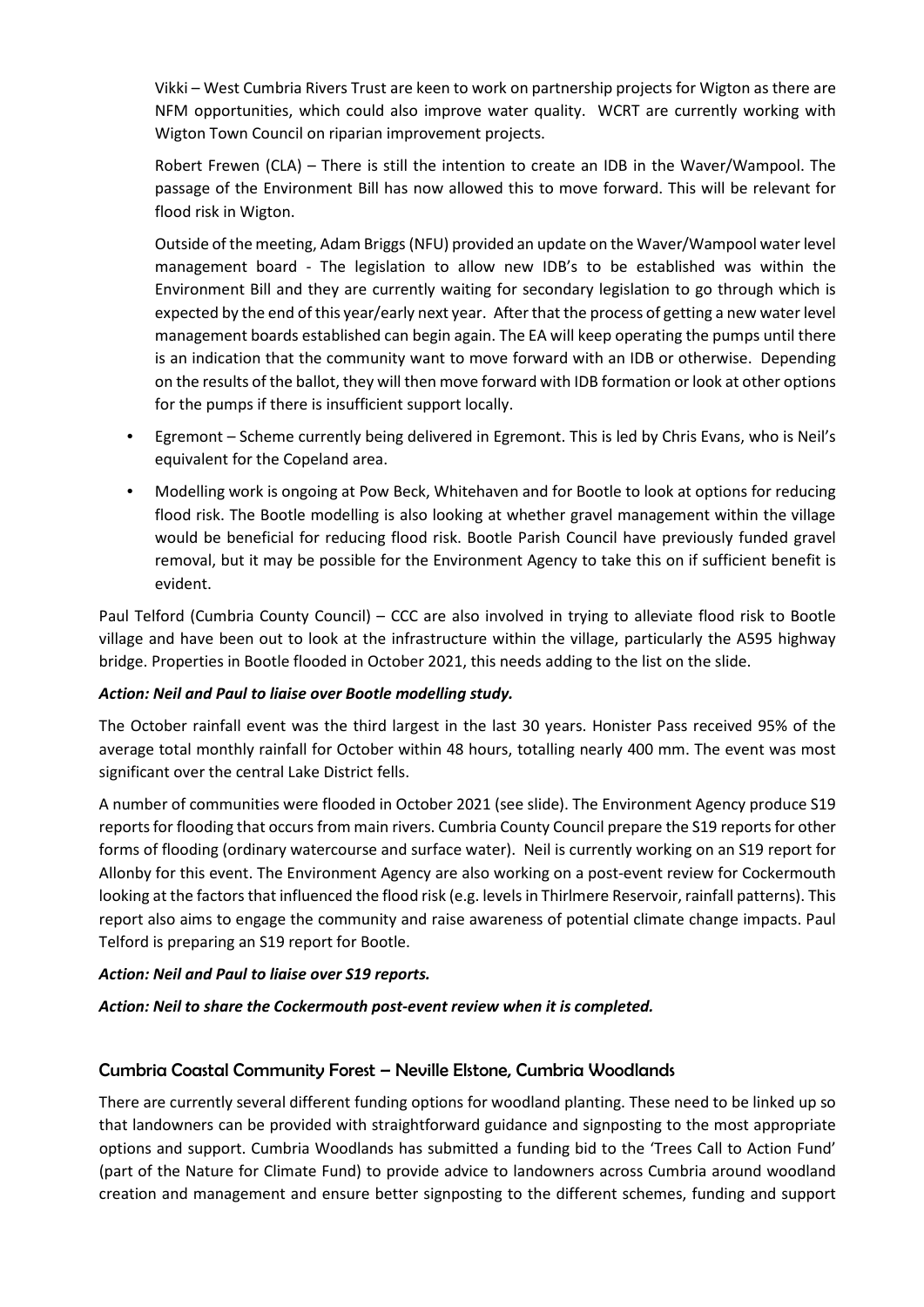available. This will be first advice, and not replacing the need for land agents. A decision is expected very soon.

Delivery money has been secured for the Cumbria Coastal Community Forest. There is a budget of £2.6 million for woodland creation and £250k available for staff time, between now and 2025. Community Forests are a national initiative, linked to the 'Levelling Up' and 'Green Recovery' agendas.

Cumbria Woodlands are currently working with Cumbria County Council, who are the accountable body for the Community Woodland, to work out exactly how funding can be allocated and spent. Recruitment for a Project Officer is ongoing. The support provided to landowners will include EIAs, consenting, advice and other activities to facilitate woodland creation. The project has a target of 150 Ha woodland creation within the next 3 years. The financial offer to landowners is as yet undecided, but other community forests have given landowners a lump sum, plus maintenance payments. The offer will be better than EWCO and landowners can also sell the carbon units. Landowners can't get both EWCO and community forest funding.

The boundary area for the Cumbria Coastal Community Forest is currently a buffer zone around areas of economic deprivation along the west coast but this creates a complicated area with a gap between Seascale and Millom. The first phase of the project will be an engagement exercise around defining the boundary. Schemes up to 10 miles outside the boundary can also be included if they provide significant social benefit.

There are opportunities to work with partners through this project. The Community Forest will work closely with the Forestry Commission and Woodlands Trust and can link to ongoing Rivers Trust projects. Planting can be done on public land so there are also opportunities for local authorities to be involved.

Robert Frewen (CLA) offered to help promote the project to landowners via their newsletters.

Neil Ash (Environment Agency) reminded everyone that the Environment Agency staff have Environmental Outcome Days and can help out with planting or other activities.

The Community Forest doesn't have a minimum area, the focus is on social benefit, so in urban areas it should be able to fund individual trees or small blocks. But the delivery targets are based on area so the project will also be looking to plant some larger sites.

### West Cumbria Rivers Trust project updated – Vikki Salas and Caitlin Pearson, West Cumbria Rivers Trust

*Cocker and Glendermackin catchment projects –* Green Recovery Challenge funding and the extensions to the NFM projects finish this month. Lots of great delivery has happened over this winter including a final NFM pond, lots of tree planting, hedge planting & maintenance and a further 156 leaky dams at Whinlatter, making nearly 400 in total. Monitoring of the NFM feature performance continues with support from Lancaster University.

The Water Environment Grant (WEG) funding has been extended until September 2022. Dub Beck river restoration, at the inflow to Loweswater, will be delivered under this extension. WEG underspend has been secured for extra delivery. This will fund some projects in St. John's that United Utilities can't fund as they don't directly meet their objectives but that will enhance habitat. The United Utilities funded St. John's project, is now underway and embankment removal projects are being worked up.

Farming in Protected Landscapes funding has allowed further projects to be developed in the Cocker catchment between January and March. WCRT will be applying for delivery money for these projects. The WCRT work in the Cocker catchment needs to be integrated with the Flood Innovation Resilience project in this area.

At the last meeting we discussed the Investment Readiness project in the Glenderamackin, this has now officially started, and will run for another year. The project aims to raise £8 mil investment to pay landowners for hosting environmental interventions that will provide public benefits, then secure long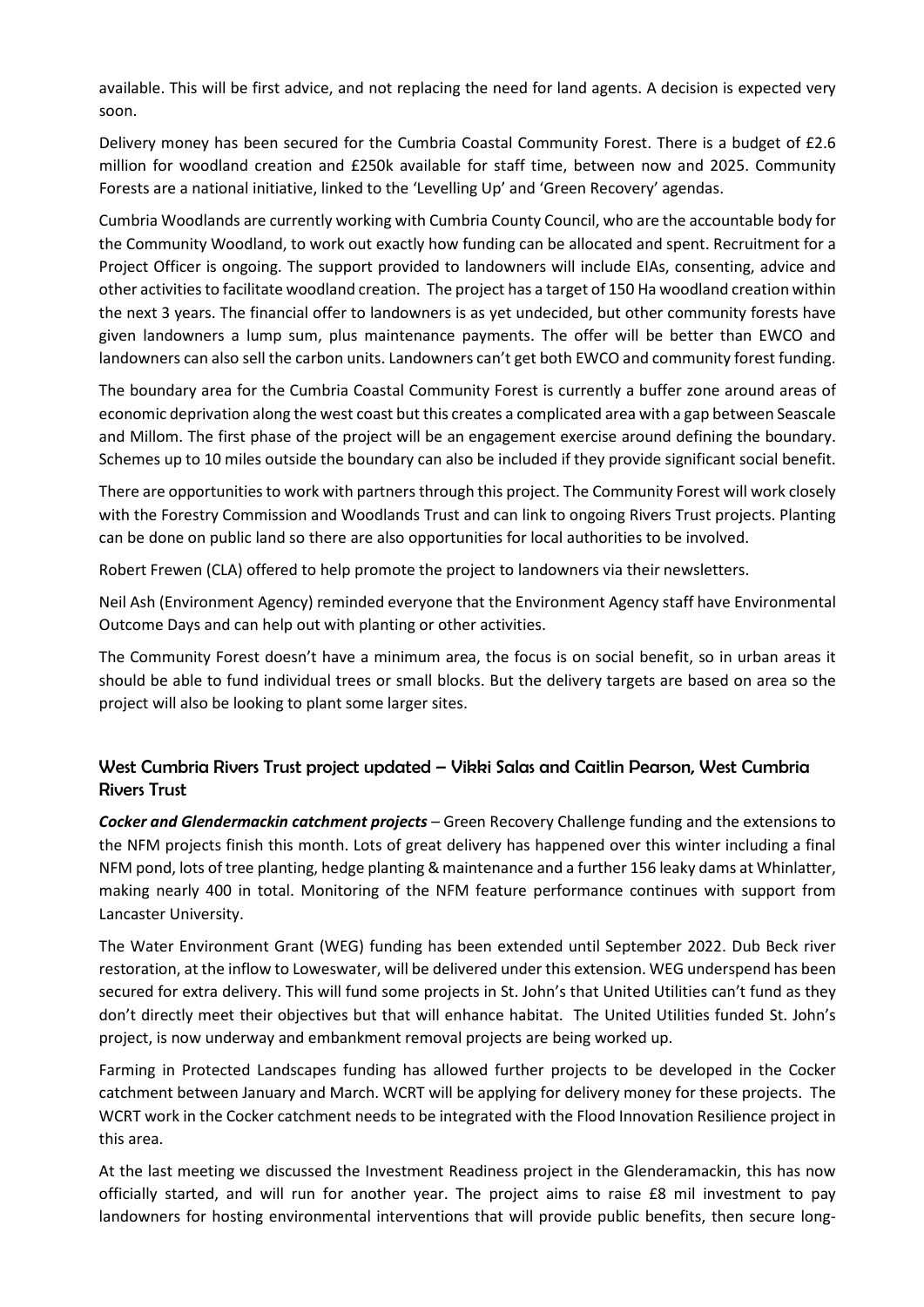term buyers to pay this off over a number of years. The project will establish a 'Special Purpose Vehicle' – most likely CiC as per Wyre NFM project. Vikki will begin conversations with partners soon.

Neville Elstone has been involved with the Wyre project through the RFCC. The RFCC have contributed to the Wyre project as a learning exercise but they may not contribute to other similar projects. Whilst being supportive of investigating how to secure private investment into environmental delivery, Neville highlighted the need to be cautious that this approach doesn't a) end up paying more for delivery because it needs to pay interest back to investors, and b) local funding doesn't replace national schemes. We should use national schemes such as Countryside Stewardship and EWCO preferentially.

*Irt catchment* – The compensatory measures project between United Utilities, WCRT and the FBA finishes in September this year. WCRT are looking at options to extend the project.

The Irt has been upgraded to have a target of 'High status' under WFD. With funding from Natural Course, an action plan of projects needed to achieve high status is being developed. There is potential that National Trust will be developing a Riverlands project for this valley and WCRT are also looking at potential funding bids to deliver other actions identified in the plan.

*Invasive species management –* Through the Farming in Protected Landscapes programme, WCRT secured funding for INNS management, allowing us to take on a part time member of staff. The focus is currently on preparing for the summer season with landowners, volunteer groups, events etc. A Cumbria-wide INNS meeting was held recently where partners discussed coordination of INNS mapping, linked to the Local Nature Recovery Strategy, collating of INNS resources (leaflets etc.), a joint biosecurity campaign for INNS week and a Cumbria-wide balsam bashing day in June.

*Woodlands for Water –* Caitlin Pearson reminded partners about the Woodlands for Water project, which was presented at the last meeting. WCRT have funding to cover two days per week staff time to help landowners apply for the England Woodland Creation Offer. This is a relatively new offer from the Forestry Commission providing capital and maintenance costs for planting new native woodlands and a lump sum payment to the landowner to recognise the public benefits delivered. Planting needs to cover a total area of at least 1 Ha but this can be in blocks of 0.1 Ha.

If partners are working with any landowners interested in woodland planting, please make them aware that there is free support available. The Woodlands for Water project only covers the Derwent and Ellen catchments but EWCO is a national scheme and Project Officers working in other catchments (Ehen, Irt, Annas, Keekle, Annas) could provide initial advice. This only applies to areas outside of the Community Forest Areas. WCRT will work closely with Neville's team and refer people to each other depending on location.

Neville Elstone (Cumbria Woodlands) – WCRT have identified inconsistencies in the 'Keeping Rivers Cool' data layer within EWCO, which dictates where farmers are eligible to receive a payment of £1,600/Ha for planting trees to provide shade to watercourses. Neville and Caitlin have raised this with DEFRA, who have said a new updated dataset will be released in June. This should have better coverage for small streams but will not include any rivers over 7 m wide, where the EA do not consider it cost-effective to create shade.

Cath Johnson queried what had happened to the 'Keeping Rivers Cool' project that had previously been run by the Environment Agency and whether there was still any budget available for this.

The Keeping Rivers Cool project ran from 2012-2016. The project used LiDAR data to identify and target areas where increased riparian shade would be beneficial. Maps and guidance documents were produced and riparian planting was funded on target catchments. None of the target catchments were within Cumbria. It is thought that this programme has now been absorbed into other tree planting offers.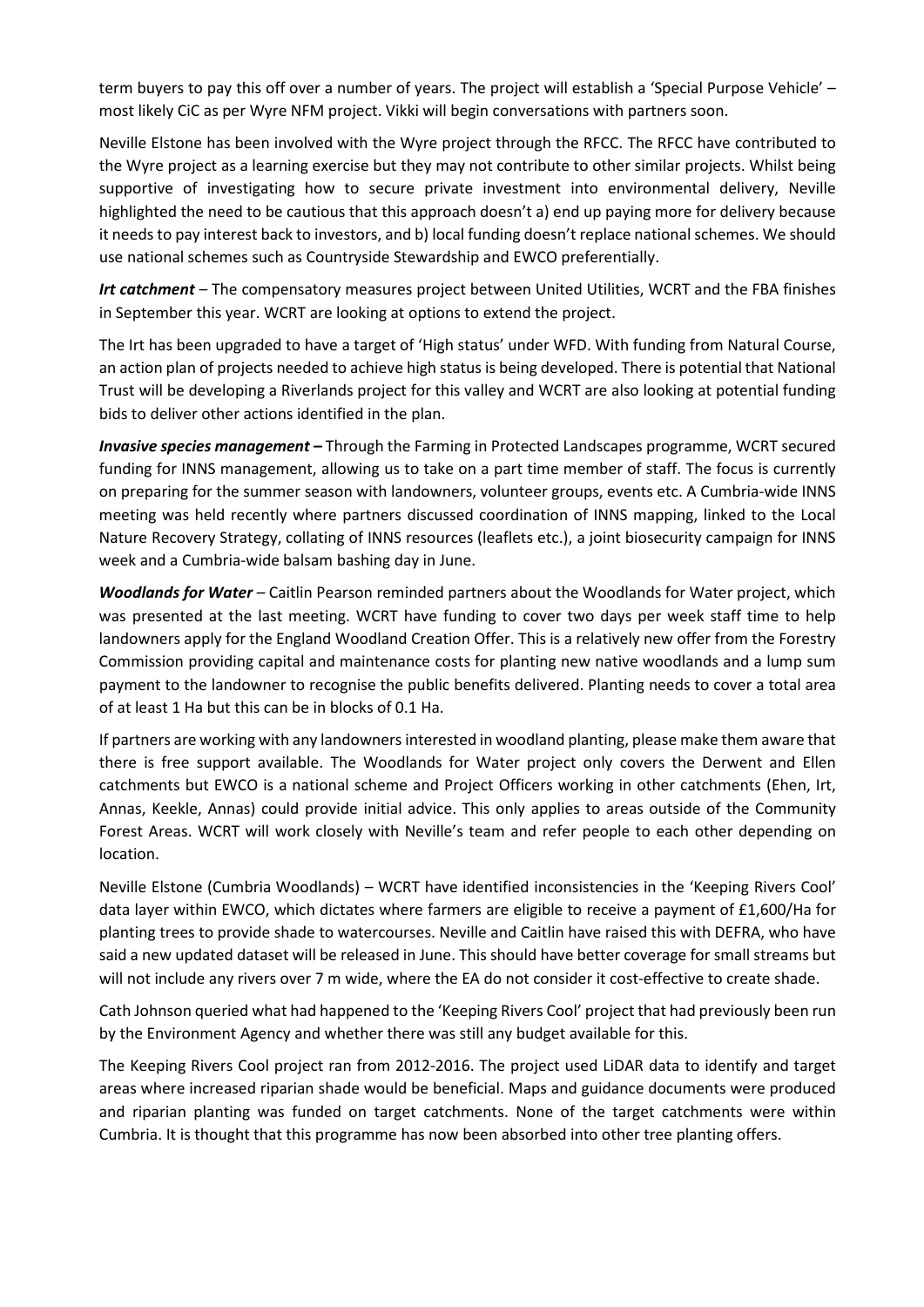**Wild about Walkmill** – This week WCRT received confirmation that a bid to the Heritage Lottery Fund for a project at Walkmill Woods, near Whitehaven, had been successful. Initially a 1-year development phase has been funded. This will hopefully lead to a 5-year delivery phase with a budget of £2.3 million.

The project will make physical improvements to the site including enhancing habitats, NFM and improving access. There will be a lot of community engagement and education opportunities. The delivery phase will also include funding for a volunteer coordinator, an apprentice manager and eight apprentices over the course of the project, who will work across the whole West Cumbria patch.

Jodie Mills is leading the project and has engaged with lots of partners but the development year is about building the project and partnerships, so get in touch if there are any ideas.

Pete Fox (Forestry Commission) said he is familiar with the site and there is need for coppicing and thinning as the woodland is dense. Forestry Commission can help with management plans and this also provides a good opportunity to educate public and landowners about the need for woodland management.

Neville Elstone – Cumbria Woodlands are working on a number of sites close to Walkmill so it would be good to coordinate these and ensure joined up habitat corridors.

# Gap analysis

*This was discussed in detail at the Catchment Partnership meeting in October 2021, brief updates are provided but this discussion was mainly to focus on where funding bids are needed.* 

The Catchment Plan prioritisation map and project pipeline was used to identify gaps in the Catchment Partnership's delivery and to prioritise funding applications. The Catchment Plan prioritisation map uses data on each waterbody to assess whether there is both the need and the opportunity to address: flood risk using natural flood management techniques; water quality issues; modified river habitat and endangered aquatic species. The highest priority areas for delivering multiple benefits are: Newlands Valley, Tom Rudd Beck and the Glenderamackin catchment. The high priority areas are Waver & Wampool catchments, Cocker catchment, Broughton Beck, Irt and Bleng catchment, Calder catchment, Borrowdale valleys and Ennerdale.

For many of these areas there are ongoing projects addressing these issues. The Partnership needs to look at the main gaps in delivery and align these with funding opportunities.

- Glenderamackin Glendermackin Resilience Investment Readiness Fund is being developed but will need complimentary funding to make this successful. The United Utilities funded St. John's project is ongoing in this area.
- Newlands There are lots of issues, including flooding, modified river channel and severe erosion, lack of wider catchment habitat diversity and minewater pollution, but no significant project at the moment. As discussed by Neil, there may be potential to address some of these issues as part of the Braithwaite/A66 flood mitigation project.
- Tom Rudd Beck The main issue is agricultural pollution no projects at the moment.
- Upper Derwent The Riverlands project is ongoing, focussed on the Upper Derwent. Laura Ruxton presented an update on the project at the last meeting. Armboth Fell restoration phase 2 is ongoing, and work at Stonethwaite and Barrow Beck is in development.
- Cocker Hopeful of continued FiPL funding for delivery and to maintain a WCRT Project Officer in the catchment. Cumbria Flood Resilience Innovation Project will also cover this catchment. There are lots of potential opportunities including river restoration.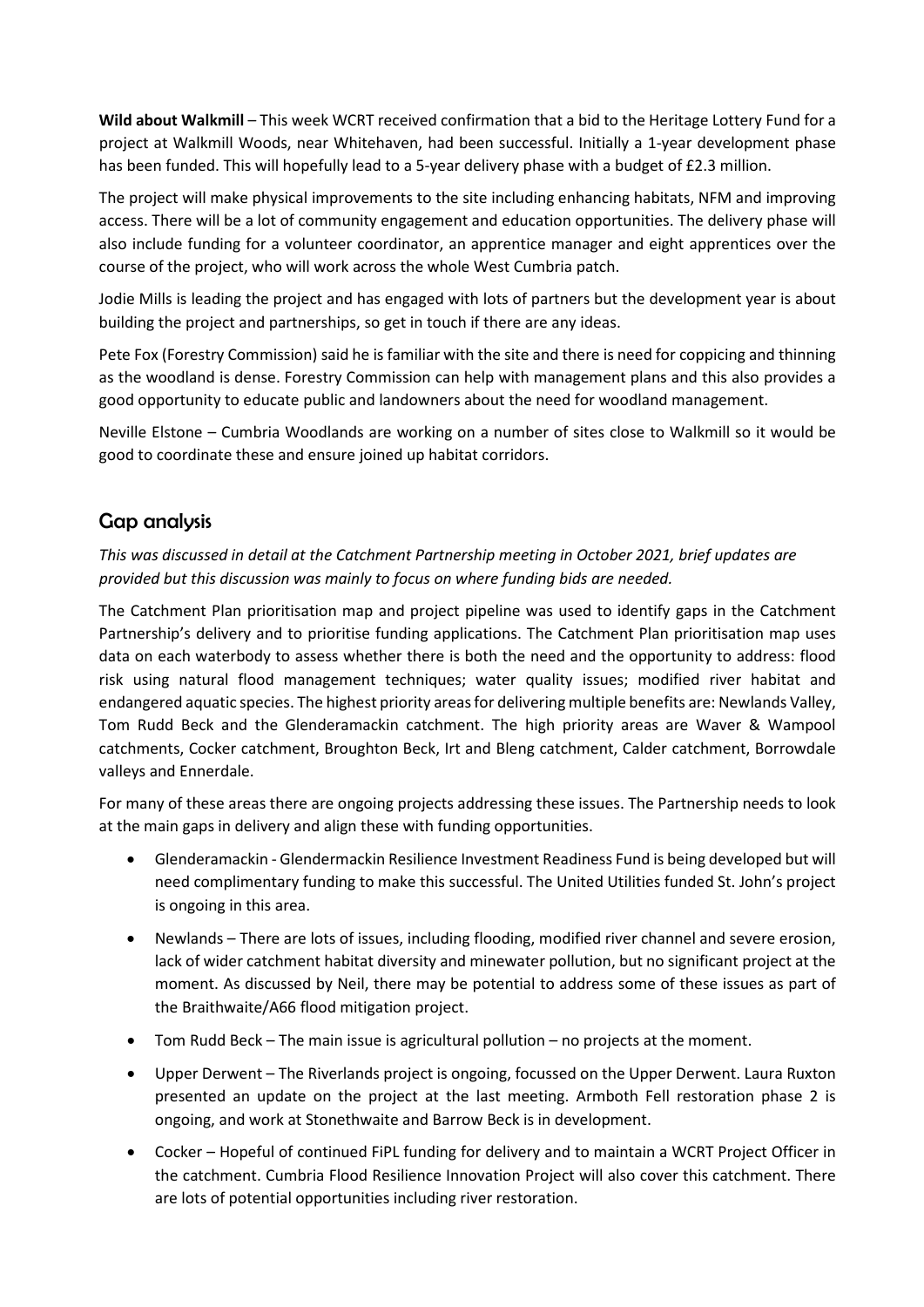• Broughton Beck – A study undertaken by APEM found that removal of the barriers to fish passage on Brides Beck was not feasible. The risk of high delivery of fine sediment into the River Derwent and migrating erosion, which could de-stabilise local infrastructure, was too high. Although easement (e.g. bypass channel or technical fish passage) may be technically feasible, the high cost, lack of access and risk of the structures collapsing means this is not considered to be appropriate.

Poor water quality and habitat are issues across Brides Beck, Carr Beck and Dovenby Beck. There is potential for delivery of small scale projects through the River Corridors Group or future ELMS but having a farm advisor within the catchment is needed to identify and work up these opportunities.

- Ehen Wild Ennerdale and the Ehen Compensatory Measures projects are ongoing. Sellafield funded project on Keekle is ongoing but funding is running out soon.
- Irt & Bleng As discussed above, there is an action plan to achieve 'high status' being developed. Further funding is needed to continue delivery after current Compensatory Measures project finishes. There is potential for the National Trust to develop a Riverlands project in this area.
- Calder Ennerdale, Kinniside and Wasdale Community Interest Corporation have funding from the Farming in Protected Landscapes fund for large scale monitoring of the current state of the Common including vegetation, soils, water quality and species. WCRT have been asked to undertake water quality and fish surveys. Hopefully this information will be used to shape future delivery through ELMS or other funding mechanisms.
- Waver/Wampool waterbodies A small scale WIEF project has been delivered to create a riparian buffer strip and protect against bank erosion on Wiza Beck. Wigton Town Council also received funding from Cumbria County Council for nature enhancement and have created a pond and area of tree planting. As discussed above, the formation of a Water Level Management Board will influence the approach for this area.

In summary, the main catchments that the partnership is looking to find funding for are: Glendermackin, Newlands, Tom Rudd Beck, Broughton Beck, Irt and Waver/Wampool.

# Funding opportunities

Farming in Protected Landscapes - This funding opportunity was presented by Cath Johnson at the July Catchment Partnership meeting. It provides funding for farmers in the Lake District National Park and Solway AONB for projects that support nature recovery, mitigate climate change impacts, enhance engagement of people with the landscape, or support cultural heritage and the sense of place. Farmers can apply directly or organisations can apply to work with farmers.

Nuclear Decommissioning Authority (NDA) environmental grant opportunities - Steve Hardy presented this funding opportunity to the partnership in July 2021. The Nuclear Decommissioning Authority have funding to support local communities and improve socio-economic conditions, including enhancing employment opportunities and improving the natural environment. It must benefit communities around the Drigg and Sellafield sites.

Cumbria Woodlands are applying to the NDA for £50k to match fund the revenue element of the Coastal Community Forest.

Water Environment Improvement Fund (WEIF) - Partners can submit projects to the Environment Agency that contributes to the 25-year plan objective of 'clean and plentiful water', improve WFD outcomes or create or enhance water dependent habitats. If any partners have a project proposal, they should contact Natalie Bibby for the project mandate form. The budgets available this year are smaller than they have been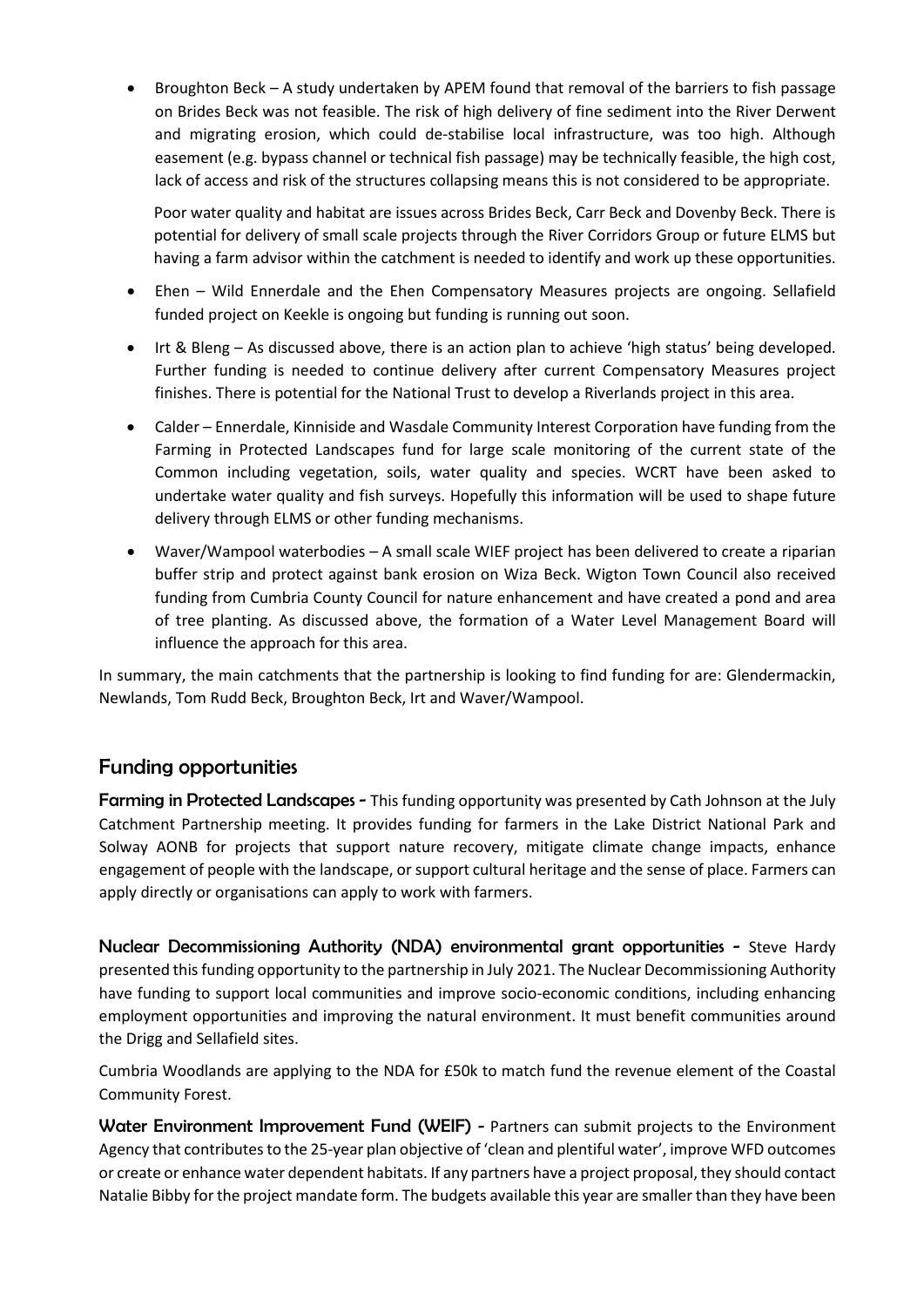in previous years. Revenue (staff time and overheads) is limited to 15 % of the total amount, making it difficult to deliver projects without match funding.

#### Environmental Land Management Schemes Landscape Recovery Pilots

'Landscape Recovery' is part of the new ELMS structure, covering bespoke agreements for long-term, large scale ecosystem recovery projects. Applications for pilot projects are now open, with a closing date of 22<sup>nd</sup> May. Projects need to cover areas over 500 Ha.

There is some concern that DEFRA have said that projects within the farmed environment are not suited to this funding, suggesting they are looking for 'rewilding' style projects. The first round of projects will have the opportunity shape the scheme but could potentially have more difficulties as the pathfinders. This first round of funding focuses specifically on streams and rivers so river restoration projects may have the best chance of success in this round. The application is quite onerous so whether the partnership decide to make an application will depend on resource available to pull this together.

John Gorst said United Utilities will be applying for Haweswater for a 'Wild Ennerdale' style project with extensive grazing. Agri-environment schemes will be maintained on the land. Projects need to demonstrate restoration at scale but John doesn't think they need to be at the extreme end of rewilding. United Utilities have had guidance from DEFRA that applications need to be on contiguous land that is physically joined up. This is difficult for linear features such as rivers as it would need every landowner to be on board to make a complete corridor.

#### Geological Disposal Facility Community Investment Fund

The Government have an initiative to find a location for a geological disposal facility (GDF) for nuclear waste. For an area to be considered as suitable to host this facility it needs to have community support. Any area that has formed a working group to allow further investigation of the potential for a GDF site is eligible for community investment funding.

There is £1 mil available each year for each of South Copeland, Mid Copeland and Allerdale. This will rise to £2.5 million per year if these areas are taken forward to the next phase of investigations. The facility is unlikely to be built before 2040. Any projects that provide social benefit, economic opportunities or enhance the natural environment are eligible to apply.

Caitlin Pearson (WCRT) has been involved in a bid with Bootle Parish Council who are applying for community investment funding to create a community woodland. The application form for the funding is not too onerous.

In South Copeland and Mid Copeland the whole area is eligible to receive funding, even though only certain localities are within the search area for the GDF. In Allerdale, only the search area is eligible to receive the funding. This covers the Marron, Eller Beck, Lower Derwent, Broughton Beck, Ellen and Black Dub catchments.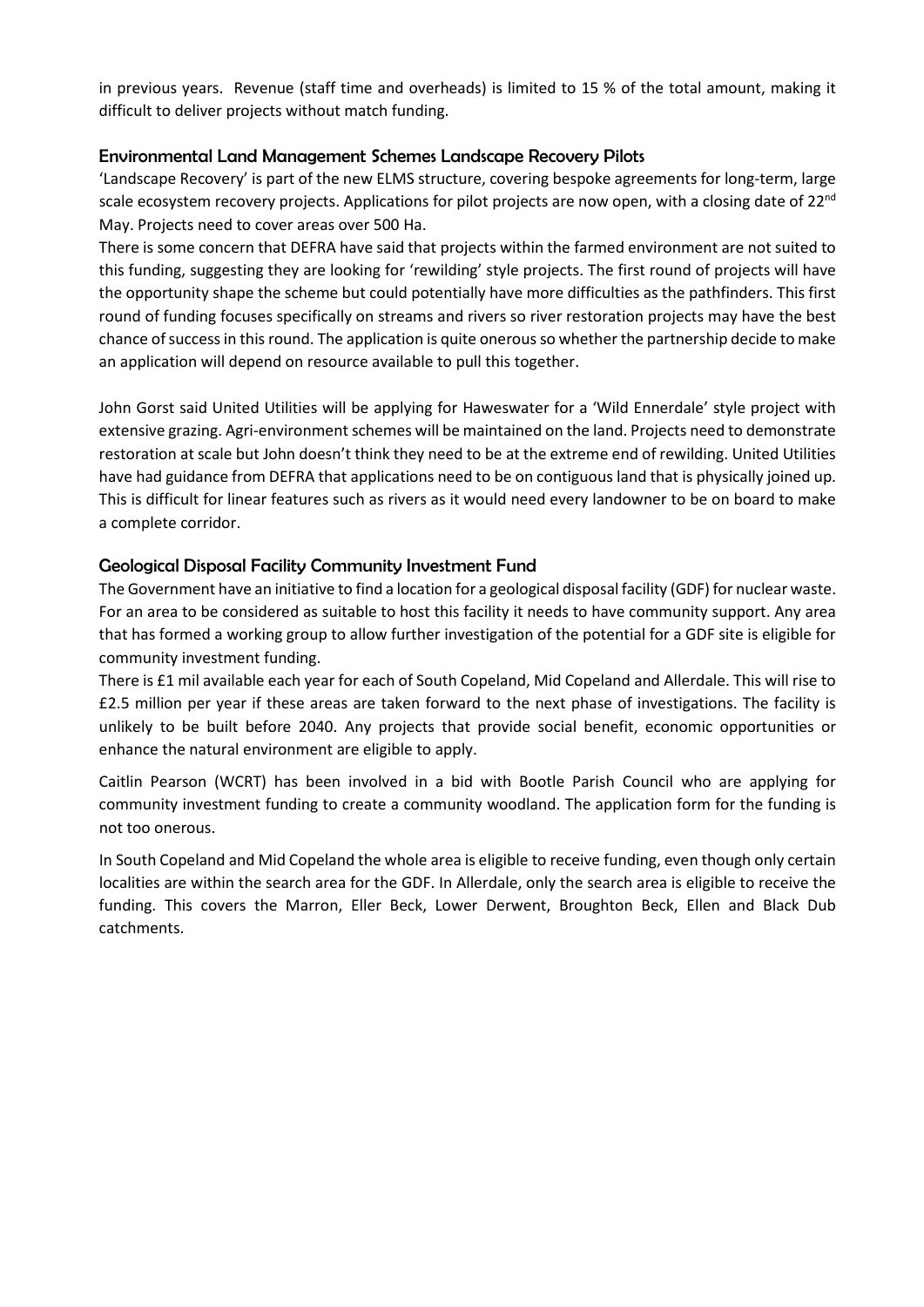# Funding pipeline

Based on the above gap analysis and opportunities, the following funding bids were identified. These are colour coded depending on the stage of the application; green = submitted, purple = in development, orange = idea.

| <b>Funding Opportunity</b>               | <b>Potential bids</b>                                                                                                                                            |
|------------------------------------------|------------------------------------------------------------------------------------------------------------------------------------------------------------------|
| Farming in Protected Landscapes          | Cocker catchment nature recovery and NFM delivery<br>including INNS management                                                                                   |
| <b>Nuclear Decommissioning Authority</b> | Cumbria Woodlands - Match funding for Cumbria Coastal<br><b>Community Forest</b><br>West Cumbria Rivers Trust – Continuation of People on the<br>Keekle project. |
| <b>ELMS Landscape Recovery Pilot</b>     | Newlands Beck river restoration, Glenderamackin Investment<br>Readiness or Cocker catchment                                                                      |
| <b>GDF Mid Copeland</b>                  | West Cumbria Rivers Trust - Irt floodplain reconnection &<br>Hallsenna SSSI project                                                                              |
| <b>GDF South Copeland</b>                |                                                                                                                                                                  |
| <b>GDF Allerdale</b>                     | Potential to fund a Project Officer in the Broughton Beck,<br>Ellen or Marron catchments                                                                         |
| Water Environment Improvement Fund       | Potential source of delivery funding for projects worked up in<br>the Ellen, Waver/Wampool or Tom Rudd Beck                                                      |

Mel Fletcher - Natural England potentially have delivery money for the Derwent catchment so are supportive of the idea of having a Project Officer to work up opportunities.

# **Consultations**

The draft River Basin Management Plans are now open for consultation until April  $22^{nd}$ . [https://consult.environment-agency.gov.uk/environment-and-business/draft-river-basin-management](https://consult.environment-agency.gov.uk/environment-and-business/draft-river-basin-management-plans)[plans](https://consult.environment-agency.gov.uk/environment-and-business/draft-river-basin-management-plans) 

The draft plans show limited progress since the 2015 plans, and do not appear to take into account the extensive amount of work that went into the initial consultation. The national Rivers Trust have prepared a response and West Cumbria Catchment Partnership will also be providing a response. This will be circulated for comment in April.

The Catchment Pages for each of our catchments is available online. These were written by the Partnership. Partners were asked to look at these and check they were happy as there is an opportunity to edit them before they go live.

[West Cumbria Catchment Partnership \(Derwent\) | Catchment Data Explorer](https://environment.data.gov.uk/catchment-planning/v/c3-draft-plan/CatchmentPartnership/WEIF1701) [West Cumbria Catchment Partnership \(South West Lakes excluding Duddon\) | Catchment Data Explorer](https://environment.data.gov.uk/catchment-planning/v/c3-draft-plan/CatchmentPartnership/WEIF6701)

There is also a consultation on the Government's Nature Recovery Green Paper: Protected Sites and Species, which closes on  $11<sup>th</sup>$  May. There will not be a partnership response to this as partners include protected area organisations and different interest groups, but partners are encouraged to respond to it.